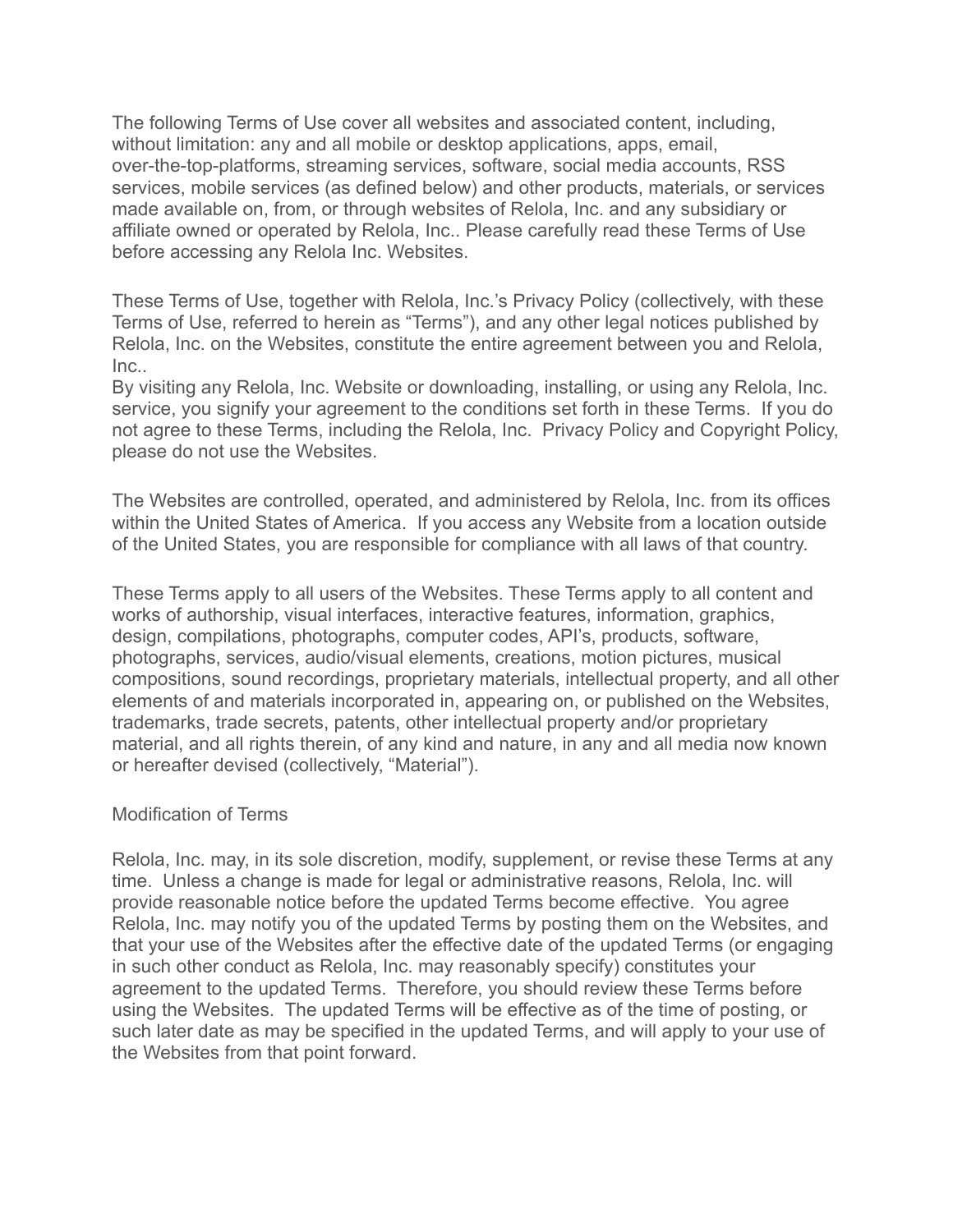Some features of the Websites are currently available as a free service; however, Relola, Inc. reserves the right to, at any time, begin charging for use of any or all parts of the Websites. Relola, Inc. also reserves the right to discontinue any part of the Websites at any time, as well as the right to reclaim user names that have become inactive or to reclaim them on behalf of businesses or individuals that hold legal claim or trademark on those user names.

### Relola, Inc. Accounts

You do not need an account to access content on the Websites; however, in order to access some features on the Websites, you must create an account. You may be able to create your account using your Facebook, social media, email or other outlets. Your use of third-party services is governed by the terms of use and privacy policies of those third parties.

You may never use another's account without permission. When creating your account, you must provide accurate and complete information. You agree that you will not solicit, collect or use the login credentials of other Relola, Inc. users. Relola, Inc. prohibits the creation of, and you agree that you will not create, an account for anyone other than yourself. You also represent that all information you provide or provided to Relola, Inc. upon registration and at all other times will be true, accurate, current, and complete. You agree to update your information as necessary to maintain its truth and accuracy.

You are solely responsible for the activity that occurs on your account, and must keep your account password secure and protected from unauthorized use. You must notify Relola, Inc. immediately of any breach of security or unauthorized use of your account. Although Relola, Inc. will not be liable for your losses caused by any unauthorized use of your account, you may be liable for the losses of Relola, Inc. or others due to such unauthorized use.

Relola, Inc. will not be responsible for any unauthorized access to, or alteration of, your transmissions of data or any material, information, or data sent to or received from your account, regardless of whether the data is actually received by Relola, Inc..

### Mobile Services

Relola, Inc. offers services that are available via a mobile device or app, including the ability to: (1) upload User Submissions to the Websites via a mobile device; (2) browse the Websites from a mobile device; and (3) access certain features through an application downloaded and installed on a mobile device (collectively, the "Mobile Services").

To the extent you access the Websites through a mobile device, your wireless service carrier's standard charges, data rates, and other fees may apply. In addition,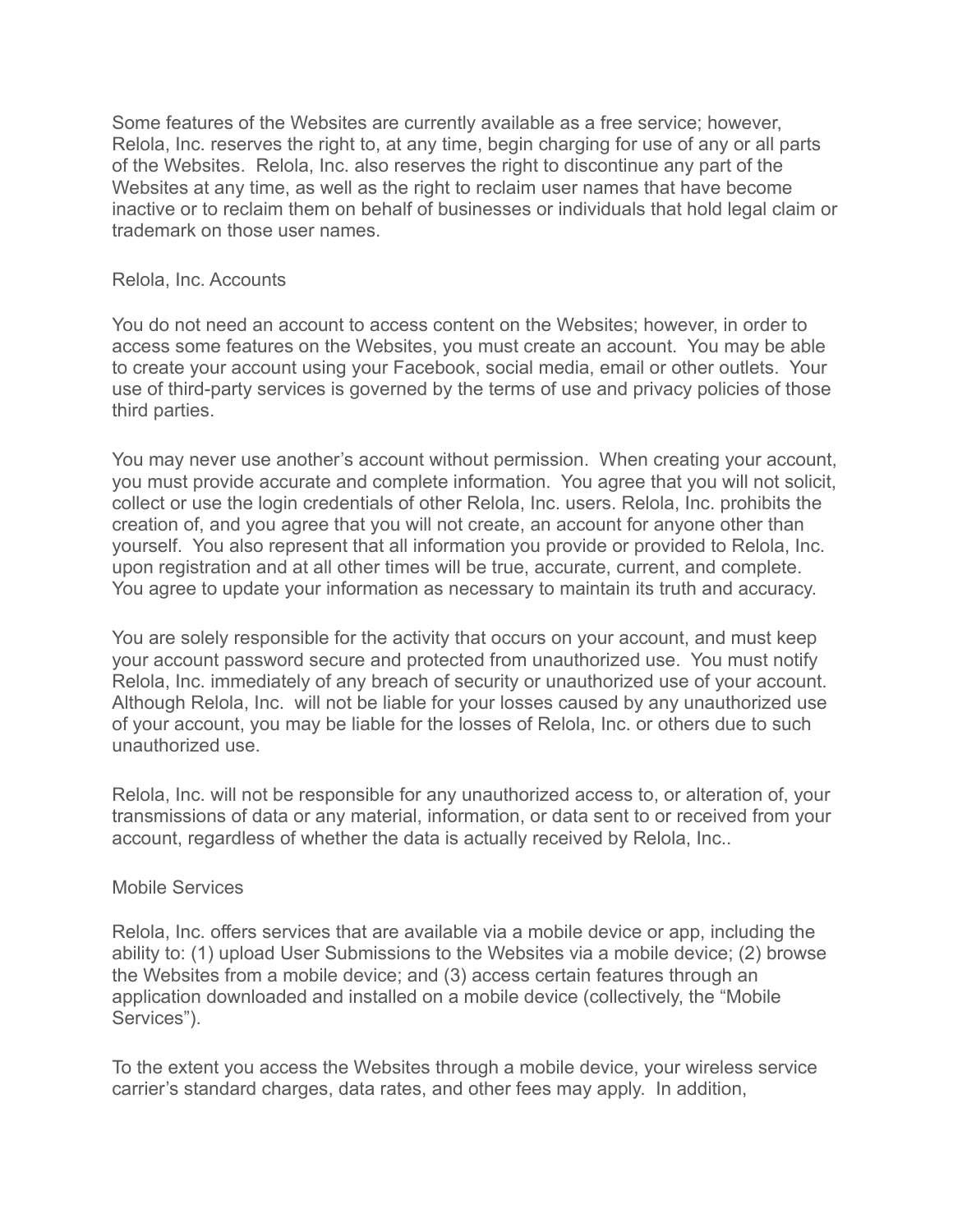downloading, installing, or using certain Mobile Services may be prohibited or restricted by your carrier. Not all Mobile Services may work with all carriers or devices. By using the Mobile Services, you understand that certain information about your usage of the Mobile Services may be communicated to Relola, Inc..

### Proprietary Rights in the Websites

You acknowledge and agree that the Websites and all Material owned by Relola, Inc., other than User Submissions, constitute the proprietary and valuable property of Relola Inc.. All copyright, patents, trademark, trade secrets, or other intellectual property and/or proprietary rights (collectively, "IP Rights") in the Website and Material constitutes the sole and exclusive property of Relola, Inc., or its licensees. Any use of the Websites, other than as specifically authorized herein, is strictly prohibited. Any rights not expressly granted herein are reserved by Relola, Inc..

Some characters, logos, or other images incorporated by Relola, Inc. on the Websites are also protected as registered or unregistered trademarks, trade names and/or service marks owned by Relola, Inc. (as applicable) or others (collectively, "Trademarks"). You agree not to use any Relola, Inc. Trademarks without Relola, Inc.'s written consent.

The trademarks, service marks, trade names, logos and other branding owned by third parties and used or displayed via the Websites (collectively, "Third Party Mark(s)") may be trademarks of their respective owners who may or may not endorse or be affiliated with or connected to Relola, Inc.. Except as expressly provided in these Terms, or in terms provided by the owner of a Third Party Mark, nothing in these Terms or on the Websites should be construed as granting, by implication, estoppel, or otherwise, any license or right to use any Relola, Inc. Trademarks or Third Party Marks that are used or displayed on the Websites, without the respective owner's prior written permission, in each instance. All goodwill generated from the use of Relola, Inc. Trademarks will inure to the exclusive benefit of Relola, Inc..

### Your Use of Material

Your right to use Relola, Inc. Websites, as well as any Material or other content appearing on it, is subject to your compliance with these Terms. All Material is provided to you as is.

You understand that, when using the Websites, you will be exposed to Material from a variety of sources, and that Relola, Inc. is not responsible for the accuracy, timeliness, usefulness, or intellectual property rights of or relating to such Material. You further understand and acknowledge that you may be exposed to Material that is inaccurate, offensive, indecent, or objectionable, and you agree to waive, and hereby do waive, any legal or equitable rights or remedies you had, have, or may have against Relola, Inc. with respect thereto.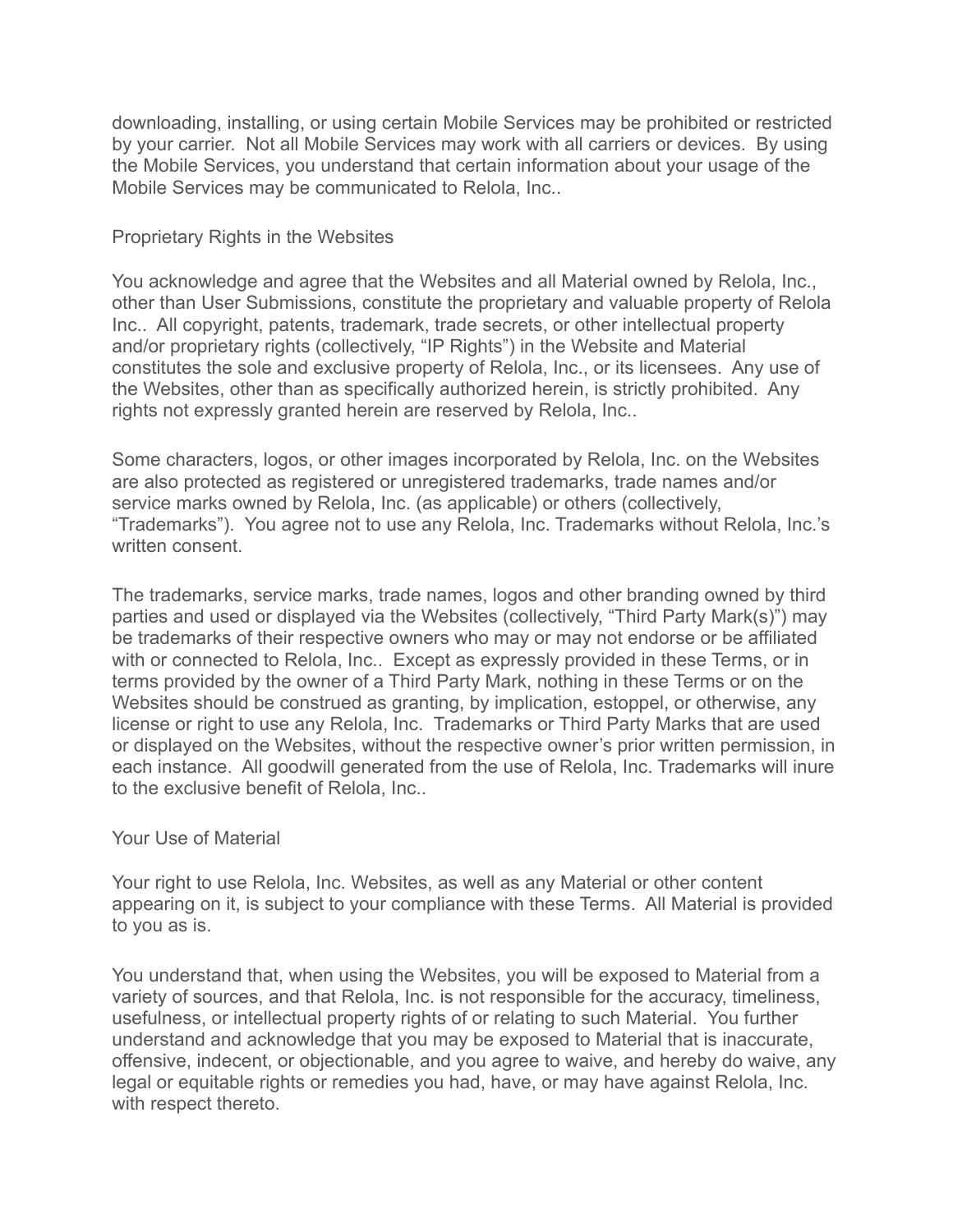Your User Submissions and Conduct

**A. Your Submissions.** You may submit picture or video content ("User Pictures"), audio content and textual content, including but not limited to, comments ("User Comments") to Relola, Inc., via upload or submission functions on the Websites or third-party websites used by Relola, Inc., or via Mobile Services. User Pictures, User Comments, and all Material and IP Rights therein are collectively referred to as "User Submissions." You understand that whether or not such User Submissions are published, Relola, Inc. does not guarantee, and disclaims, any confidentiality with respect to any User Submissions. You grant Relola, Inc. the right to edit and/or modify any User Submissions.

**B. Your Responsibility for User Submissions.** You shall be solely responsible for your own User Submissions and the consequences of posting or publishing them. In connection with User Submissions and all Material used, contained, displayed, featured, incorporated, or appearing therein or related thereto, you affirm represent, and warrant that:

i. you own or have all the necessary licenses, rights, consents, and permissions, including without limitation, all IP Rights, to use and publish your User Submissions and to license your User Submissions to Relola, Inc.;

ii. you have secured all rights, licenses, and permissions to use and to license to Relola, Inc., any and all works Material owned by any third party, used or appearing in or in connection with your User Submissions;

iii. you own or have all the necessary licenses, rights, consents, and permissions, including without limitation, all rights relating to the name, image, likeness, right of privacy, and right of publicity (whether common law or statutory) of any person appearing in any User Submission (collectively, "Personal Rights"), to use and publish your User Submissions and further that any such person is at least 18 years old or the age of majority in the jurisdiction in which that person resides (whichever is greater) or, if that person is younger than the greater of 18 years or the age of majority, you have received such permission from that person's parent or legal guardian; and

iv. your User Submission does not infringe and will not infringe on the copyright, trademark, trade secret, rights of privacy or publicity, or other intellectual property or personal rights of any person or entity.

In addition, you may not submit any video that is unlawful, harmful, abusive, or harassing, constitutes inherently dangerous activities, or threatens your safety or the safety of any other person. Further, you authorize and license to Relola, Inc. to use all IP Rights and all Personal Rights in and to any and all User Submissions to enable publication and use of the User Submissions in the manner contemplated by the Websites and these Terms.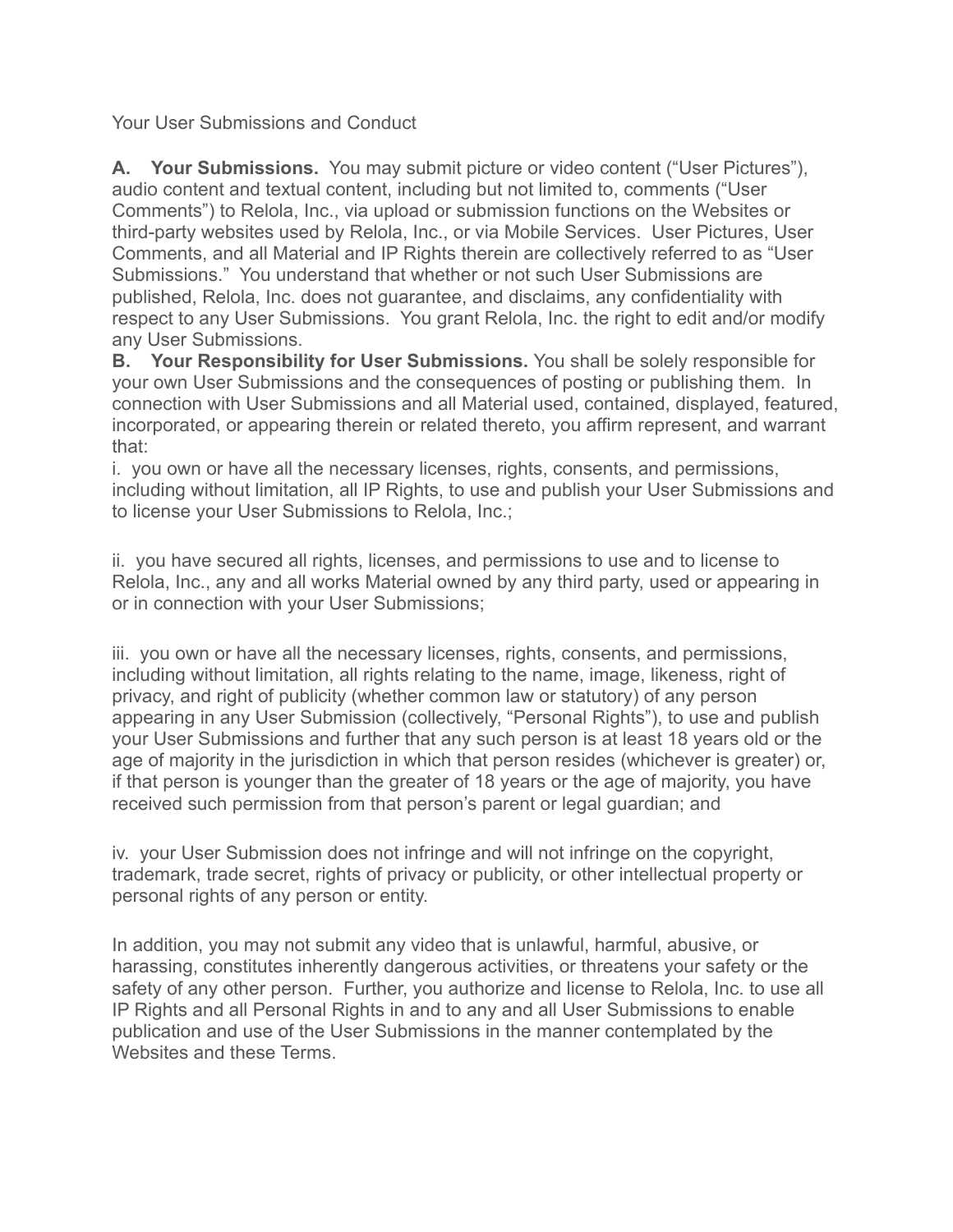**C. Your License to Relola, Inc.**. For clarity, you retain all of your ownership or licensed rights in your User Submissions. However, by submitting User Submissions to Relola, Inc., you hereby agree as follows:

i. you grant to Relola, Inc., and its parents, subsidiaries, affiliated entities, licensees, designees, assigns, and successors, a perpetual, irrevocable, worldwide, non-exclusive, royalty-free, sub-licensable, and transferable license to use, reproduce, copy, transmit, distribute, prepare derivative works of, cache, store, sublicense to third parties, display, edit, telecast, rerun, syndicate, print, perform, and otherwise exploit the User Submissions, in any media formats now known or hereafter devised and through any media channels, in connection with: the Websites; any products or services offered by Relola, Inc. or its licensees; any commercial or non-commercial purposes; and in any other manner relating to Relola, Inc.'s business, including without limitation, for advertising, marketing, promoting, and of redistribution all or a portion thereof;

ii. you grant each user of the Websites a non-exclusive license to access your User Submissions through the Websites, and to use, copy, reproduce, distribute, display and perform such User Submissions as permitted through the functionality of the Websites and under these Terms;

iii. you waive any claims you may have based on any usage of User Submissions or the works derived therefrom including but not limited to claims for infringement, invasion, misappropriation, or violation of IP Rights or Personal Rights;

iv. you grant Relola, Inc., and its parents, subsidiaries, affiliated entities, licensees, designees, assigns, and successors, a perpetual, irrevocable, worldwide, non-exclusive, royalty-free, sub-licensable, and transferable license the right to use the name that you submit in connection with such User Submissions if they choose.

The above licenses granted by you terminate within a reasonable time after your User Submissions is removed or deleted from the Websites, if so removed or deleted.

**D. User Submission Content Restrictions.** You agree not to post, email, or otherwise make available any User Submissions that:

i. are unlawful, harmful, pornographic, obscene, threatening, abusive, harassing, defamatory, libelous, invasive of another's privacy, or is harmful to minors in any way;

ii. harass, degrade, intimidate or are hateful toward an individual or group of individuals on the basis of religion, gender, sexual orientation, race, ethnicity, age, or disability;

iii. impersonate any person or entity, including, but not limited to, a Relola, Inc. employee, or falsely state or otherwise misrepresent your affiliation with a person or entity;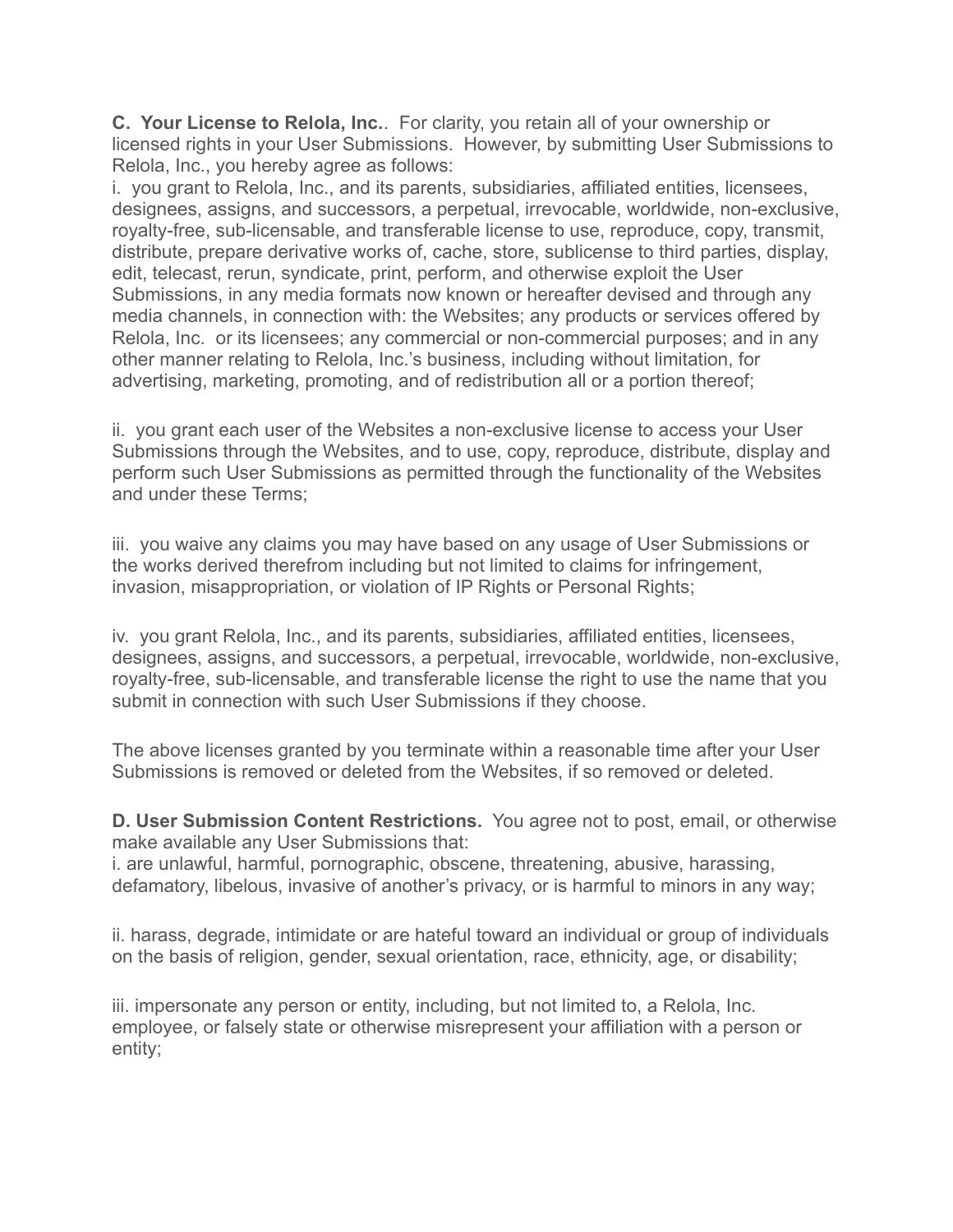iv. include personal or identifying information about another person without that person's explicit consent;

v. are false, deceptive, misleading, deceitful, or misinformative;

vi. infringe on or violate any IP Rights, Personal Rights, or other proprietary rights of any party;

vii. you do not have a right to make available under any law, or under contractual or fiduciary relationships;

viii. constitute or contain any form of advertising or solicitation, "affiliate marketing," "link referral code," "junk mail," "spam," "chain letters," "pyramid schemes," or unsolicited commercial advertisement;

ix. contain software viruses or any other computer code, files or programs designed to interrupt, destroy or limit the functionality of the Websites or any computer software, hardware or telecommunications equipment;

x. disrupt the normal flow of dialogue with an excessive amount of User Submissions (flooding attack) to the Websites, or that otherwise negatively affects other users' ability to use the Websites;

xi. employ misleading email addresses, or forged headers or otherwise manipulated identifiers in order to disguise the origin of User Submissions transmitted through the Websites; or

xii. violate any applicable civil or criminal laws or regulations, or promote any illegal activity.

**E. No Violation of Third Party Rights.** In connection with User Submissions, you further agree you will not submit any User Submission that is subject to a third party's copyright, protected by third party's trade secret or otherwise subject to third party proprietary rights, including IP Rights and Personal Rights, unless you are the owner of such rights or have permission from their rightful owner to post the material and to grant Relola, Inc., all of the licenses granted herein.

**F. Data Practices.** You acknowledge that Relola, Inc. may establish general practices and limits concerning use of the Websites, including without limitation the maximum period of time that User Submissions or other data or materials will be retained by the Websites and the maximum storage space that will be allotted on Relola, Inc. servers on your behalf. You agree Relola, Inc. has no responsibility or liability for the deletion or failure to store any User Submissions or other data or materials maintained or transmitted by the Websites. Relola, Inc. reserves the right to delete any User Submissions for any reason, without prior notice, including, without limitation, to provide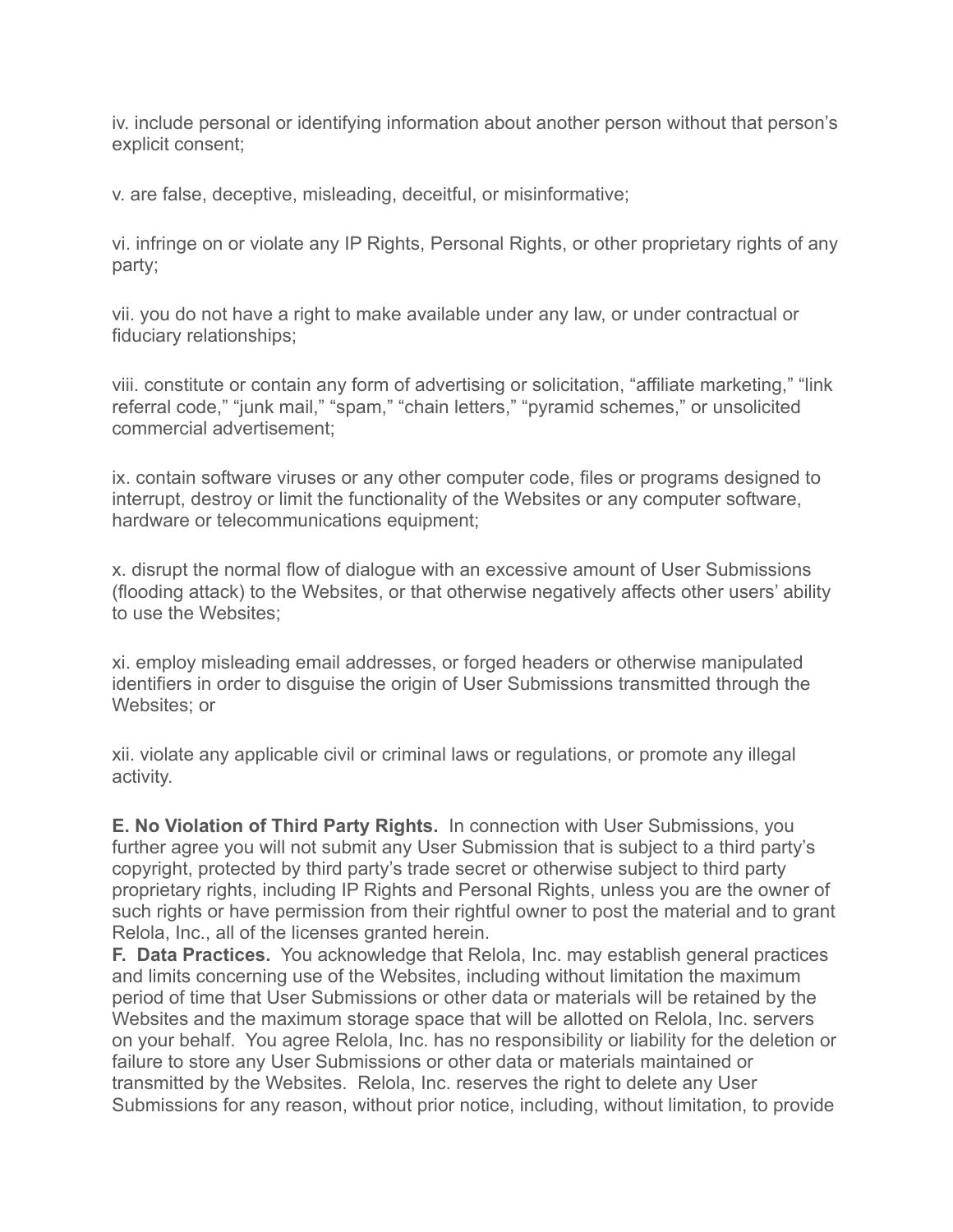additional capacity on the Websites. Deleted User Submissions may be stored by Relola, Inc. in order to comply with certain legal obligations and are not retrievable without a valid court order. Consequently, Relola, Inc. encourages you to maintain your own backup of your User Submissions. You also acknowledge Relola, Inc. reserves the right to terminate accounts that are inactive for an extended period of time.

**G. Relola, Inc.'s Modification of Removal of User Submissions.** Relola, Inc. does not control User Submissions posted by users or otherwise made available by other persons and does not have any obligation to monitor such User Submissions. If at any time, Relola, Inc. chooses, in its sole discretion, to monitor the User Submissions, Relola, Inc. nonetheless assumes no responsibility for the User Submissions, no obligation to modify or remove any inappropriate User Submissions, and no responsibility for the conduct of the user submitting any such User Submissions. Relola, Inc., does not endorse any User Submission or any opinion, recommendation, or advice expressed therein, and Relola, Inc., expressly disclaims any and all liability in connection with User Submissions. Relola, Inc. does not permit copyright-infringing activities on its Websites, and Relola, Inc. will remove all Content and User Submissions if properly notified that such User Submission infringes on another's copyright pursuant to Relola, Inc.'s Copyright Policy (see the Copyright Policy in the link above). Relola, Inc., reserves the right to remove User Submissions without notice. **H. No Alteration of Website.** You agree not to alter or modify any part of the Websites or to obtain or attempt to access or otherwise obtain any materials or information through hacking, password mining or any other means not intentionally made available or provided through the Websites. You must not interfere or disrupt the Websites, servers, or networks connected to the Websites, including by transmitting any worms, viruses, spyware, malware or any other code of a disruptive nature. You may not inject content, code or otherwise alter or interfere with the way in which any Relola, Inc. page is rendered or displayed in a user's browser or device. You agree not to use or launch any automated system — including, without limitation: "robots," "spiders," or "offline readers" — that accesses the Websites in a manner that sends more request messages to the Relola, Inc. servers in a given period of time than a human can reasonably produce in the same period by using a conventional online web browser. You agree not to collect or harvest any personally identifiable information, including account names, from the Websites, nor to use any communication systems provided by the Websites (e.g., comments, email) for any commercial solicitation purposes. You agree not to solicit, for commercial purposes, any users of the Websites with respect to their User Submissions. In your use of the Websites, you will comply with all applicable laws, statutes and regulations.

**I. Your Feedback.** If you provide feedback, questions, comments, suggestions, ideas, or other information to us regarding the Websites, Content, or User Submissions (collectively, "Feedback"), you acknowledge that the Feedback is non-confidential and authorize use of that Feedback without restriction and without acknowledgment, payment or other compensation to you. Accordingly, you hereby grant to us perpetual and irrevocable license to use the Feedback for any purpose, commercial or otherwise. Copyright Policy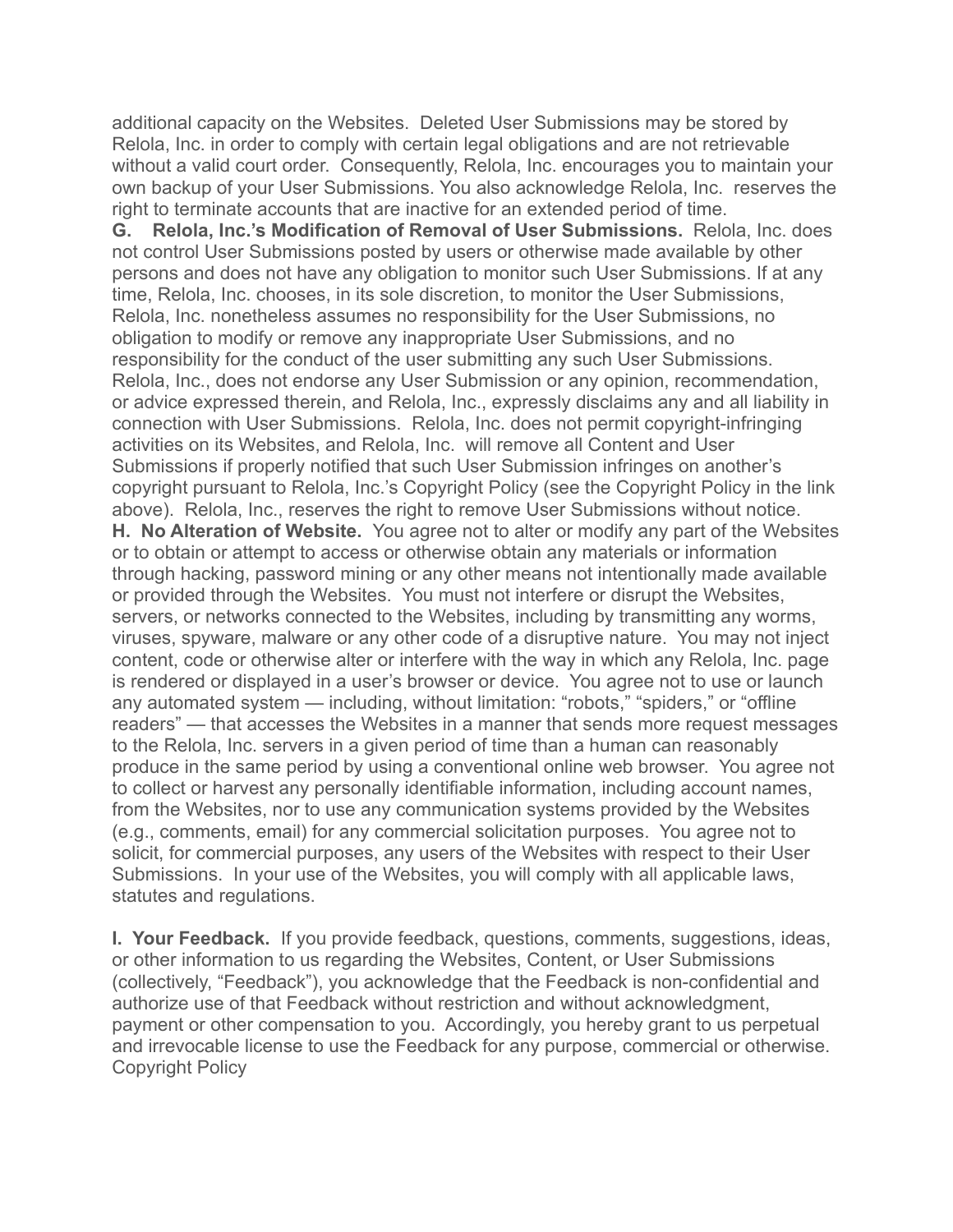If you believe that any Material made available on any of the Website is in violation of your copyright, please contact Relola at [support@relola.com](mailto:support@relola.com)

This section applies to you only if you have downloaded Relola, Inc. software from the Apple or Android App Store.

You acknowledge that these Terms are entered into solely between you and Relola, Inc., and not with any third party, including Apple, Inc. or Google, Inc. These Terms are not intended to provide for usage rules for the Relola, Inc. software that are less restrictive than the Usage Rules set forth for Licensed Applications in, or otherwise conflict with, the App Store Terms of Service as of the date hereof (which you acknowledge you have had the opportunity to review).

Subject to all the terms and conditions herein, Relola, Inc. hereby grants you a personal, limited, non-commercial, nonexclusive, non-sub-licensable, non-assignable, revocable license to download, install and use one (1) copy of the Relola, Inc. software, in object code form, only on your App Store-compatible device ("Device") for the sole purpose of personally using the Websites and, if you have downloaded Relola, Inc. software from the Apple App Store, as permitted by the Usage Rules set forth in the Apple or Android App Store Terms of Service.

You acknowledge that Apple and Google have no responsibility for addressing any claims relating to the Websites or the Relola, Inc. software or your possession and/or use of the Websites or the Relola, Inc. software, including without limitation: (a) product liability claims; (b) any claim that the Websites or the Relola, Inc. software fails to conform to any applicable legal or regulatory requirement; and (c) any claims arising under consumer protection or similar legislation.

You acknowledge and agree that Apple, and Apple's subsidiaries, are third-party beneficiaries of these Terms, and that, upon your acceptance of the terms and conditions of these Terms, Apple will have the right (and will be deemed to have accepted the right) to enforce these Terms against you as a third-party beneficiary hereof.

### External Link Disclaimer

Relola, Inc. Websites contain links to external, third-party web sites along with relevant commentary to provide our users and visitors the ability to display channel content on any website. In most cases these sites are not affiliated with Relola, Inc..

By providing links to other sites, Relola, Inc. does not guarantee, approve or endorse the information or products available at these sites, nor does a link indicate any association with or endorsement by the linked site to the Relola, Inc. Website in question.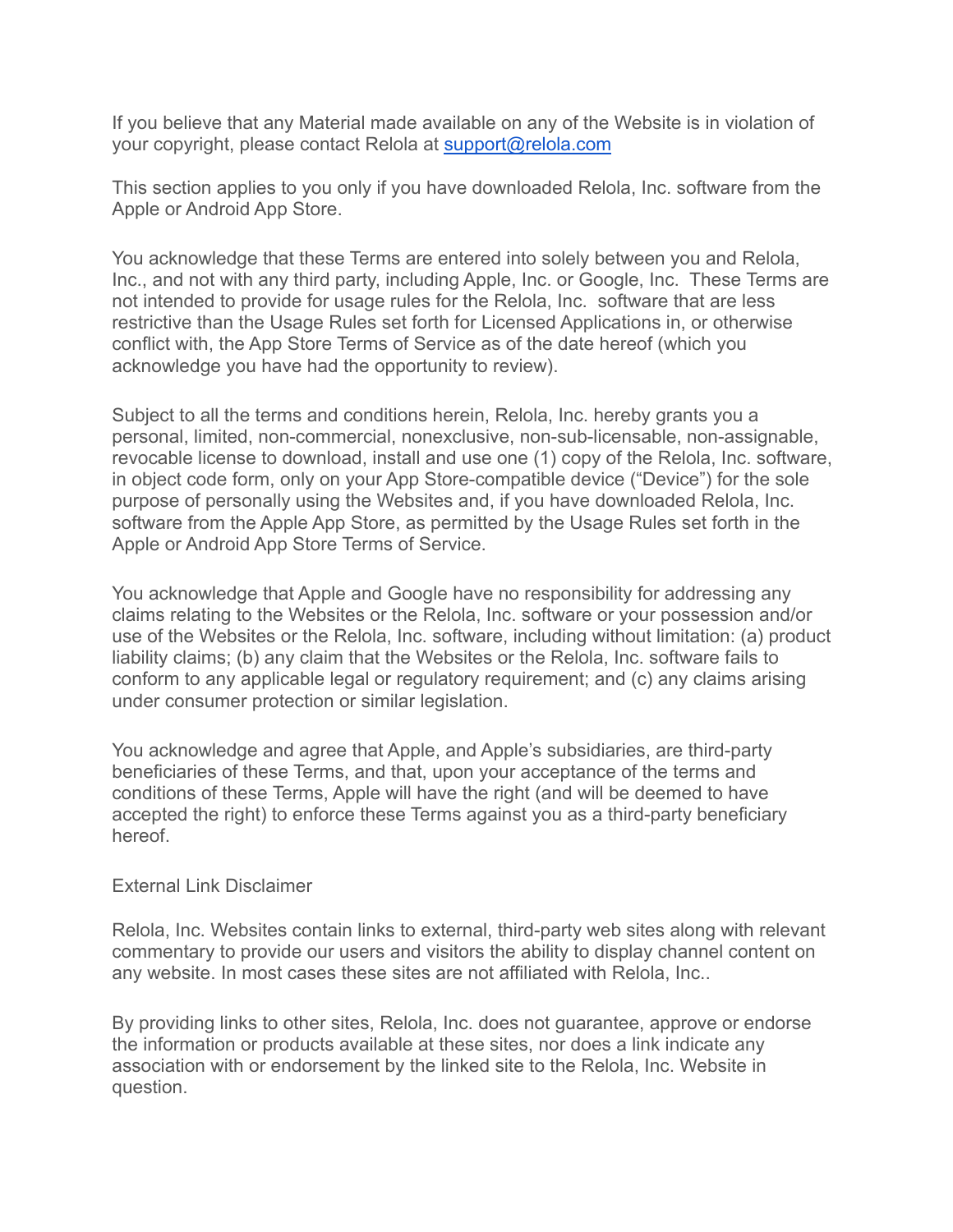Relola, Inc. does not operate, control, or claim responsibility for the information, content, products and/or services found on any external sites. Nor does it represent or endorse the accuracy or reliability of any information, products and/or services provided on or through any external sites, including, without limitation, warranties of any kind, either express or implied, warranties of title or non-infringement or implied warranties of merchantability or fitness for a particular purpose. No authorization or permission is given for framing or linking to any pages of a Website or any of its User Submissions, whether in whole or in part.

Visiting any external site is done at your own risk. Relola, Inc. encourages users to be aware when they leave our site and to read the terms of use and privacy statements of such external websites. Visitors should direct any concerns regarding any external link to its site administrator or webmaster.

Comments and Discussion Groups

In order to make the Comments and Discussion sections of the Websites interesting and informative for Relola, Inc.'s Website users, in addition to the other requirements provided in these Terms, the following guidelines must be adhered to by all users posting and/or viewing comments or discussions:

i. If a comment is made using your identity or account, it will be deemed to have been posted by you.

ii. Do not post abusive, obscene, threatening, harassing, defamatory, libelous, offensive or sexually explicit material.

iii. Do not intentionally make false or misleading statements.

iv. Do not offer to sell or buy any product or service.

v. Do not post material that infringes IP Rights or Personal Rights.

vi. Do not post information that you know to be confidential or sensitive or otherwise in breach of the law.

vii. Do not question why a previous comment was removed.

viii. Keep all comments relevant and 'on topic' to the particular Relola, Inc. Website posting open for comments.

Relola, Inc. will not and does not accept responsibility for information posted in the **Comments**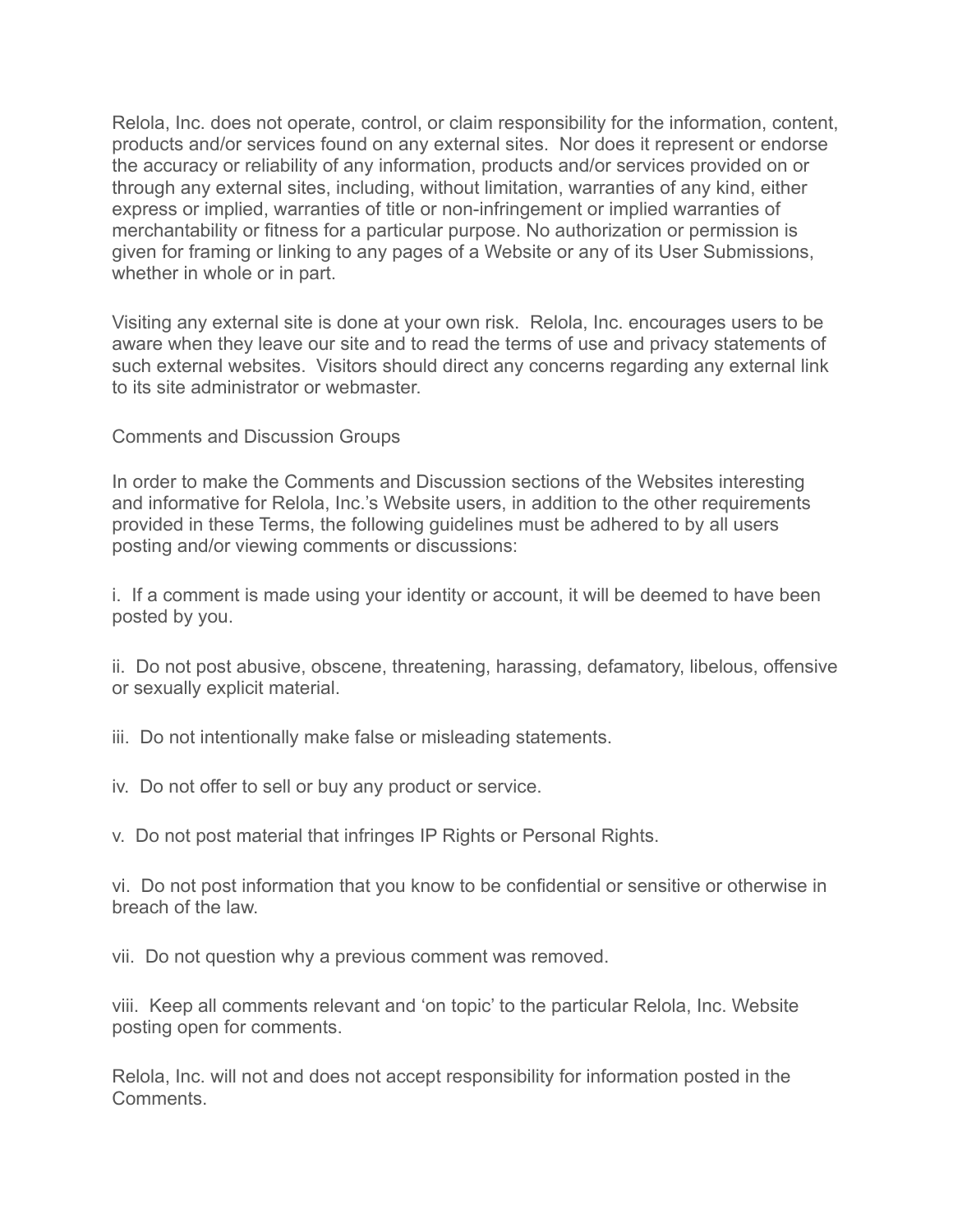If Relola, Inc. receives notice that any posting is not in keeping with these Terms or the intended use of the Comments, Relola, Inc. may remove that post and/or any other related posts.

### Termination Policy

You may delete or suspend your account with any Website at any time. When suspended, your profile will be invisible until you reactivate your account. If you choose to delete your account, all of your account information may be removed from the Websites and our servers. If your profile is suspended or terminated, Relola, Inc. will retain the right to delete or to continue to use and not delete, in its sole discretion, your User Submissions on the Websites and our servers.

Relola, Inc. may terminate a user's account or access to the Websites if, under appropriate circumstances, Relola, Inc. determines you have violated any of these Terms. If Relola, Inc. terminates your access to the Websites or you delete your account, your User Submissions, comments and all other data will no longer be accessible through your account (e.g., users will not be able to navigate to your username and view your photos), but those materials and data may persist and appear within the Websites. Upon termination, all licenses and other rights granted to you in these Terms will immediately cease.

Relola, Inc. reserves the right to decide whether User Submissions violate these Terms for reasons other than copyright infringement, such as, but not limited to violations of law, or under contractual or fiduciary relationships, fraud, pornography, obscenity, or illegality. Relola, Inc. may at any time, without prior notice and in its sole discretion, remove such User Submissions and/or deactivate or delete a user's account for submitting such material in violation of these Terms may and/or ban any further access to such files or the Websites. Relola, Inc. may also at its sole discretion limit access to the Websites and/or terminate the accounts of any users who infringe any IP Rights or Personal Rights of others, whether or not there is any repeat infringement. Any suspected fraudulent, abusive or illegal activity that may be grounds for termination of your use of Websites, may also be referred to appropriate law enforcement authorities.

In accordance with the DMCA and other applicable laws, Relola, Inc. has adopted a policy of terminating, in appropriate circumstances and at Relola, Inc.'s sole discretion, users who are deemed to be repeat infringers.

### Disclaimer of Warranties

YOUR USE OF THE WEBSITES IS AT YOUR OWN RISK. THE WEBSITES AND ALL THE MATERIALS, INFORMATION, SOFTWARE, FACILITIES, SERVICES AND OTHER CONTENT MADE AVAILABLE ON OR THROUGH THE WEBSITES ARE PROVIDED "AS IS" AND "AS AVAILABLE," WITHOUT WARRANTIES OF ANY KIND, EITHER EXPRESS OR IMPLIED, IN CONNECTION WITH THE SERVICES AND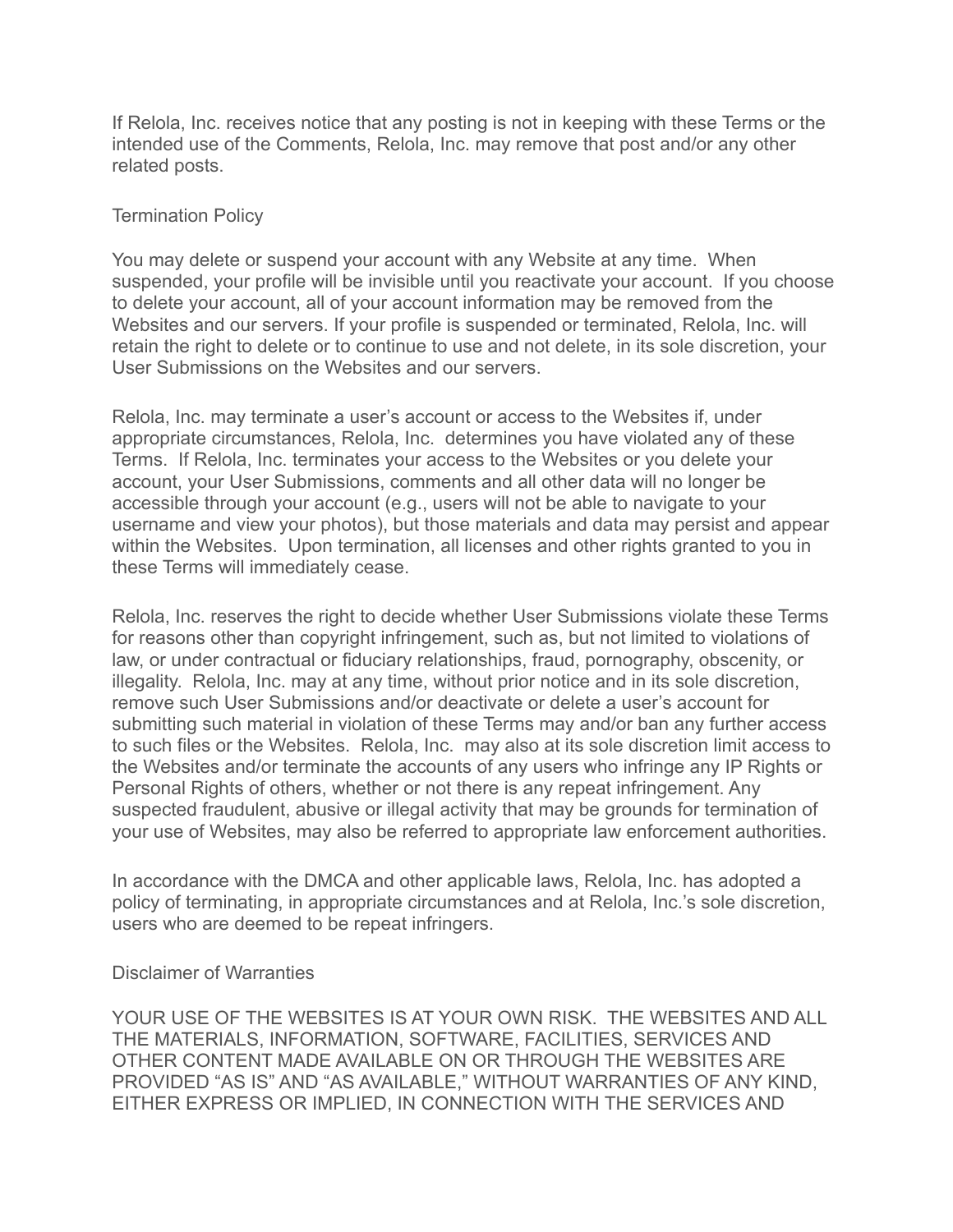YOUR USE THEREOF. TO THE FULLEST EXTENT PERMISSIBLE PURSUANT TO APPLICABLE LAW, RELOLA, INC. DISCLAIMS ALL WARRANTIES, EXPRESS OR IMPLIED, IN CONNECTION WITH THE WEBSITES AND YOUR USE THEREOF INCLUDING, BUT NOT LIMITED TO, IMPLIED WARRANTIES OF MERCHANTABILITY, FITNESS FOR A PARTICULAR PURPOSE, NON-INFRINGEMENT, TITLE, CUSTOM, TRADE, QUIET ENJOYMENT, SYSTEM INTEGRATION AND FREEDOM FROM COMPUTER VIRUS. RELOLA, INC. DOES NOT WARRANT THAT THE FUNCTIONS CONTAINED IN THE WEBSITES WILL BE AVAILABLE, UNINTERRUPTED OR ERROR-FREE, THAT DEFECTS WILL BE CORRECTED, OR THAT THE WEBSITES OR THE SERVERS THAT MAKE THEM AVAILABLE ARE FREE OF VIRUSES OR OTHER HARMFUL COMPONENTS. RELOLA, INC. DOES NOT WARRANT OR MAKE ANY REPRESENTATIONS REGARDING THE USE OF THE WEBSITES OR THE RESULTS OF THE USE OF THE MATERIAL, INFORMATION, SOFTWARE, FACILITIES, SERVICES OR OTHER CONTENT MADE AVAILABLE ON OR THROUGH THE WEBSITES OR ANY SITES LINKED TO THE WEBSITES IN TERMS OF THEIR CORRECTNESS, ACCURACY, RELIABILITY, OR OTHERWISE. RELOLA, INC. MAKES NO WARRANTIES THAT YOUR USE OF THE WEBSITES OR THE MATERIALS, INFORMATION, SOFTWARE, FACILITIES, SERVICE OR OTHER CONTENT MADE AVAILABLE ON OR THROUGH THE WEBSITES WILL NOT INFRINGE THE RIGHTS OF OTHERS. RELOLA, INC. ASSUMES NO LIABILITY OR RESPONSIBILITY FOR ERRORS OR OMISSIONS IN SUCH MATERIALS, INFORMATION, SOFTWARE, FACILITIES, SERVICE OR OTHER CONTENT OF RELOLA, INC.. IF APPLICABLE LAW DOES NOT ALLOW THE EXCLUSION OF SOME OR ALL OF THE ABOVE IMPLIED WARRANTIES TO APPLY TO YOU, THE ABOVE EXCLUSIONS WILL APPLY TO YOU ONLY TO THE EXTENT PERMITTED BY APPLICABLE LAW. RELOLA, INC. ASSUMES NO LIABILITY OR RESPONSIBILITY FOR ANY: (a) ERRORS, MISTAKES, OR INACCURACIES OF USER SUBMISSIONS; (b) PERSONAL INJURY OR PROPERTY DAMAGE, OF ANY NATURE WHATSOEVER, RESULTING FROM YOUR ACCESS TO AND USE OF THE WEBSITES; (c) ANY UNAUTHORIZED ACCESS TO OR USE OF OUR SECURE SERVERS AND/OR ANY AND ALL PERSONAL INFORMATION STORED THEREIN; (d) ANY INTERRUPTION OR CESSATION OF TRANSMISSION TO OR FROM THE WEBSITES; (e) ANY BUGS, VIRUSES, TROJAN HORSES, OR THE LIKE THAT MAY BE TRANSMITTED TO OR THROUGH OUR WEBSITES BY ANY THIRD PARTY; (f) ANY ERRORS OR OMISSIONS IN ANY USER SUBMISSIONS OR FOR ANY LOSS OR DAMAGE OF ANY KIND INCURRED AS A RESULT OF THE USE OF ANY USER SUBMISSIONS POSTED, EMAILED, TRANSMITTED, OR OTHERWISE MADE AVAILABLE VIA THE WEBSITES; AND/OR (g) ANY DAMAGE TO ANY USER'S COMPUTER, MOBILE DEVICE, OR OTHER EQUIPMENT OR TECHNOLOGY INCLUDING, WITHOUT LIMITATION, DAMAGE FROM ANY SECURITY BREACH OR FROM ANY VIRUS, BUGS, TAMPERING, FRAUD, ERROR, OMISSION, INTERRUPTION, DEFECT, DELAY IN OPERATION OR TRANSMISSION, COMPUTER LINE OR NETWORK FAILURE OR ANY OTHER TECHNICAL OR OTHER MALFUNCTION.

Limitation of Liability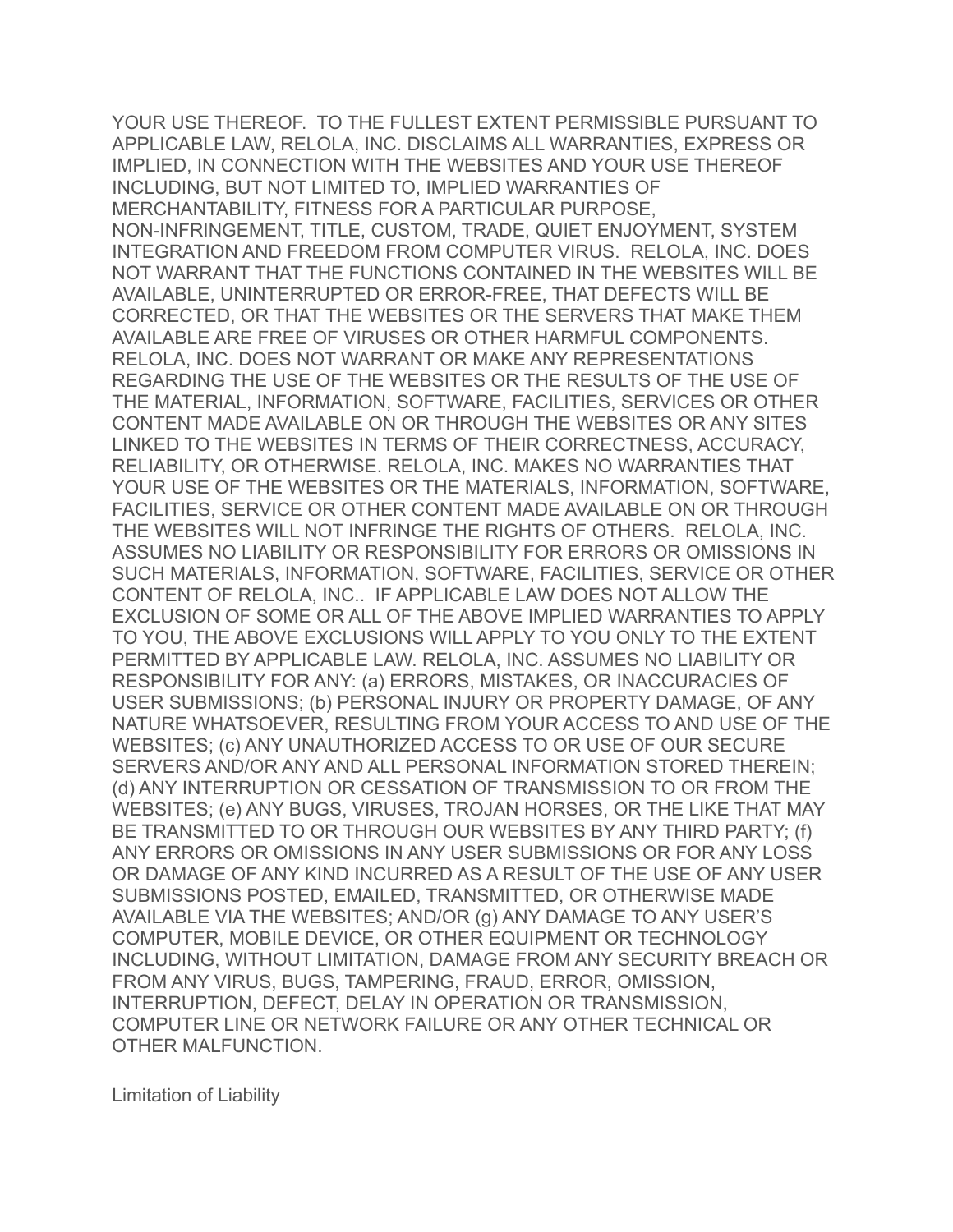IN NO EVENT SHALL RELOLA, INC., ITS PARENTS, SUBSIDIARIES, AFFILIATED ENTITIES, OFFICERS, DIRECTORS, MEMBERS, EMPLOYEES, OR AGENTS, BE LIABLE FOR ANY LOSS OR DAMAGE (DIRECT, INDIRECT, PUNITIVE, ACTUAL, CONSEQUENTIAL, INCIDENTAL, SPECIAL, EXEMPLARY OR OTHERWISE) RESULTING FROM ANY USE OF, OR INABILITY TO USE, THE WEBSITES OR THE MATERIAL, INFORMATION, SOFTWARE, FACILITIES, SERVICES OR OTHER CONTENT ON THE WEBSITES, REGARDLESS OF THE BASIS UPON WHICH LIABILITY IS CLAIMED (I.E., WARRANTY, CONTRACT, OR TORT).

YOU, SPECIFICALLY, ACKNOWLEDGE THAT RELOLA, INC. SHALL NOT BE LIABLE FOR CONTENT OR THE DEFAMATORY, OFFENSIVE, OR ILLEGAL CONDUCT OF ANY THIRD PARTY AND THAT THE RISK OF HARM OR DAMAGE FROM THE FOREGOING RESTS ENTIRELY WITH YOU.

YOU AGREE THAT IN THE EVENT YOU INCUR ANY DAMAGES, LOSSES OR INJURIES THAT ARISE OUT OF RELOLA, INC.'S ACTS OR OMISSIONS, THE DAMAGES, IF ANY, CAUSED TO YOU ARE NOT IRREPARABLE OR SUFFICIENT TO ENTITLE YOU TO AN INJUNCTION PREVENTING ANY EXPLOITATION OF ANY WEBSITE, SERVICE, PROPERTY, PRODUCT OR OTHER CONTENT OWNED OR CONTROLLED BY RELOLA, INC., AND YOU WILL HAVE NO RIGHTS TO ENJOIN OR RESTRAIN THE DEVELOPMENT, PRODUCTION, DISTRIBUTION, ADVERTISING, EXHIBITION OR EXPLOITATION OF ANY WEB SITE, PROPERTY, PRODUCT, SERVICE, OR OTHER CONTENT OWNED OR CONTROLLED BY RELOLA, INC..

### Comments, Discussion, Forums

THE MATERIALS, INFORMATION AND OPINIONS INCLUDED AND/OR EXPRESSED IN OR ON BULLETIN BOARDS, CHAT ROOMS, COMMUNITY PAGES, GROUP CHANNELS OR OTHER FORUMS ON RELOLA, INC. WEBSITES ("FORUMS") ARE NOT NECESSARILY THOSE OF RELOLA, INC. OR ITS AFFILIATED OR RELATED ENTITIES OR CONTENT PROVIDERS. RELOLA, INC. DOES NOT UNDERTAKE TO MONITOR OR REVIEW FORUMS, AND THE CONTENT OF FORUMS IS NOT THE RESPONSIBILITY OF RELOLA, INC.. RELOLA, INC. MAY REMOVE OR MODIFY ANY CONTENT WITHOUT NOTICE OR LIABILITY AT ANY TIME IN ITS SOLE DISCRETION. ANY USE OF THE OF ANY CHANNELS, GROUPS, FORUM OR THE LIKE WILL BE AT YOUR OWN RISK AND WILL BE SUBJECT TO THE DISCLAIMERS AND LIMITATIONS ON LIABILITY SET OUT ABOVE.

### Indemnification

You acknowledge and agree that, to the maximum extent permitted by law, the entire risk arising out of your access to and use of any and all Websites, services and their content remains with you. You agree to defend, indemnify, and hold Relola, Inc., its officers, directors, members, employees, affiliates, and agents, harmless from and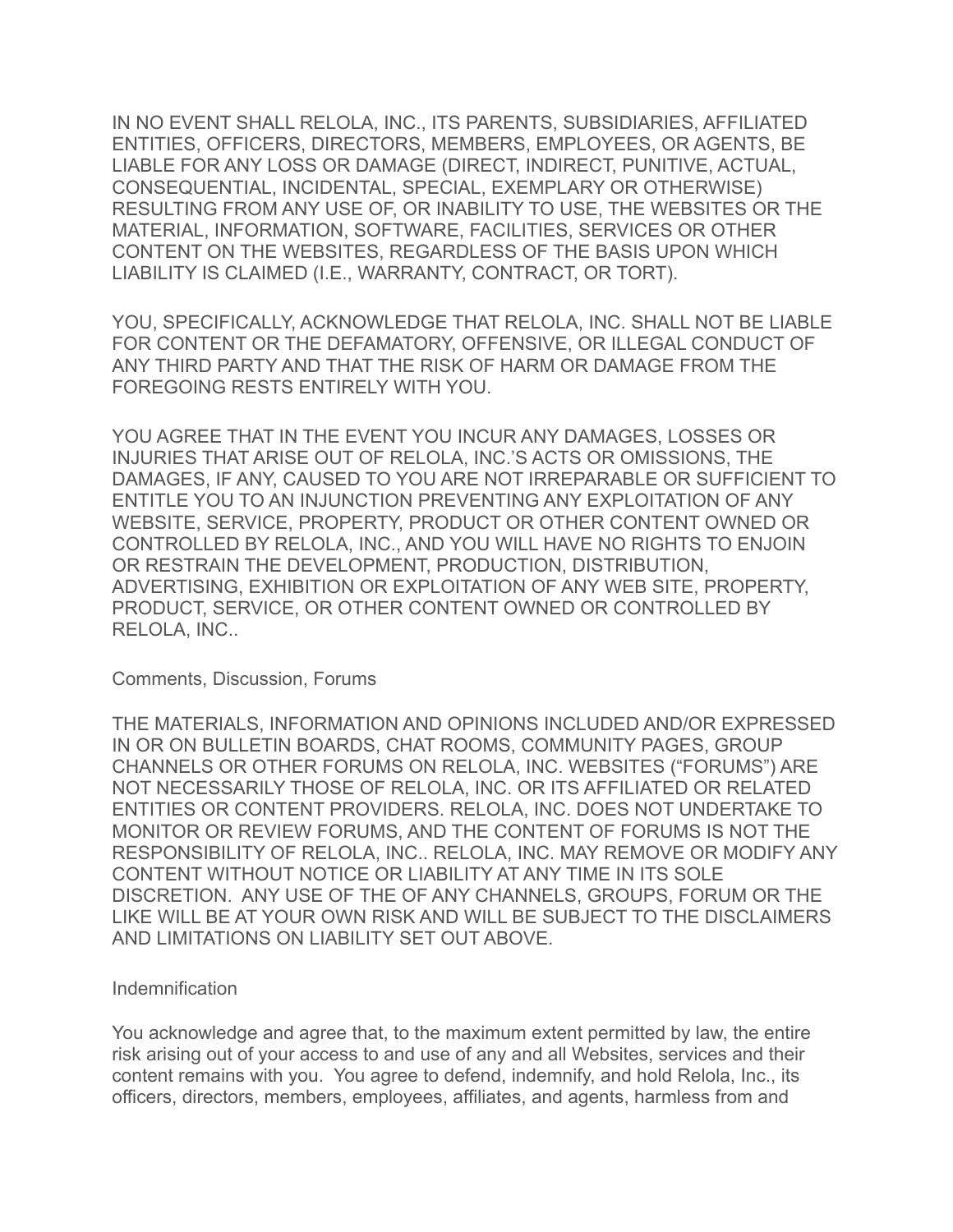against any claims, liabilities, damages losses, and expenses, including, without limitation, reasonable legal and accounting fees, arising out of or in any way connected with: (a) your access to or use of the Websites, User Submissions, Material, Channels, Forums or Content; (b) your User Submissions; (c) your violation of these Terms or any laws; (d) your violation of any third party right, including without limitation any IP rights or Personal Rights; or (e) any claim that your User Submissions caused damage to a third party. This defense and indemnification obligation will survive these Rules and your use of the Websites.

Jurisdiction, Venue, and Severability

You agree that the Websites shall be deemed solely based in California, USA, the Websites shall be deemed passive, and that does not give rise to personal jurisdiction over Relola, Inc., either specific or general, in jurisdictions other than California. These Terms will be governed by the internal substantive laws of the State of California, without respect to any conflict of laws principles. Any and all disputes, claims and causes of action arising out of or connected with these Terms or the Websites will be resolved individually, without resort to any form of class action, and exclusively by a court of competent jurisdiction located in Alameda County, California, and the parties hereby consent to such venue and to the jurisdiction of such courts over such proceeding and themselves.

If any provision of these Terms is deemed invalid by a court of competent jurisdiction, the invalidity of such provision will not affect the validity of the remaining provisions of these Terms, which will remain in full force and effect. No waiver of any term of this these Terms will be deemed a further or continuing waiver of such term or any other term, and Relola, Inc.'s failure to assert any right or provision under these Terms will not constitute a waiver of such right or provision. These Terms, and any rights and licenses granted hereunder, may not be transferred or assigned by you, but may be assigned by Relola, Inc. without restriction.

### Limitations Period

YOU AND RELOLA, INC. AGREE THAT ANY CAUSE OF ACTION ARISING OUT OF OR RELATED TO THE SERVICE MUST COMMENCE WITHIN ONE (1) YEAR AFTER THE CAUSE OF ACTION ACCRUES. OTHERWISE, SUCH CAUSE OF ACTION IS PERMANENTLY BARRED.

Last Updated: June 25<sup>th</sup>, 2018.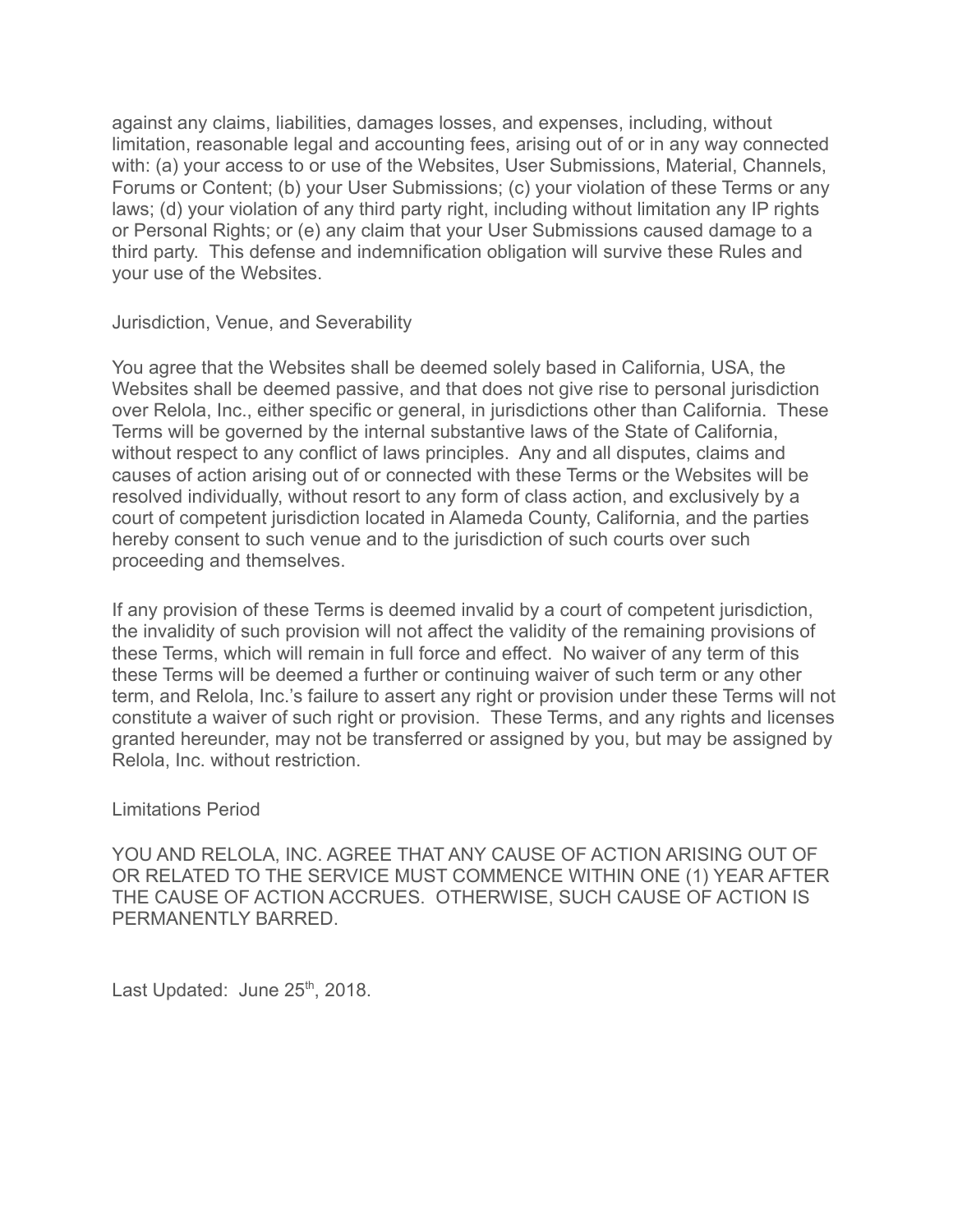# PRIVACY POLICY

The following Privacy Policy covers all of the websites of Relola, Inc. and all subsidiaries and affiliates, as well as the Mobile Services (as defined below) or desktop application services, software, or other materials or services made available on, from, or through Relola, Inc.'s websites (collectively, the "Websites"). This policy does not, however, apply to entities that Relola, Inc. does not own or control, such as applications and websites using Facebook Platform. If you create a Relola, Inc. account using Facebook or another third-party social media service, or if you link your Relola, Inc. account with any of these third-party services, we may share your information with these third-party services. This Privacy Policy applies only to information collected by the Websites. Please read this policy. If you have any questions or suggestions regarding our privacy policy, please contact us.

By using the Websites, you understand and agree that Relola, Inc. is providing a platform for you to post content, photos, comments and other materials (collectively, "User Submissions") to the Websites and to share User Submissions publicly. This means that other users may search for, see, use, or share any of your User Submissions that you make publicly available through the Websites, consistent with the terms and conditions of this Privacy Policy and Relola, Inc.'s Terms of Use.

# Collection and Use of Aggregated Information

Relola, Inc. creates aggregate reports on user demographics and traffic patterns. These aggregated statistics are used internally to better provide services to users of the Websites. They may also be provided to advertisers, sponsors, and partners; however, they contain no individual personal information and cannot be used to gather such information. This allows Relola, Inc.'s advertisers, partners, and sponsors to advertise more effectively, as well as allows our users to receive advertisements that are pertinent to their needs.

### Ownership of Information

Relola, Inc. is the sole owner of the information collected on the Websites. This includes:

i. Your username, password and e-mail address when you register for an account on a **Websites** 

ii. Profile information that you provide for your user profile (e.g., first and last name, picture, phone number). This information allows Relola, Inc. to help others find your profile on the Websites.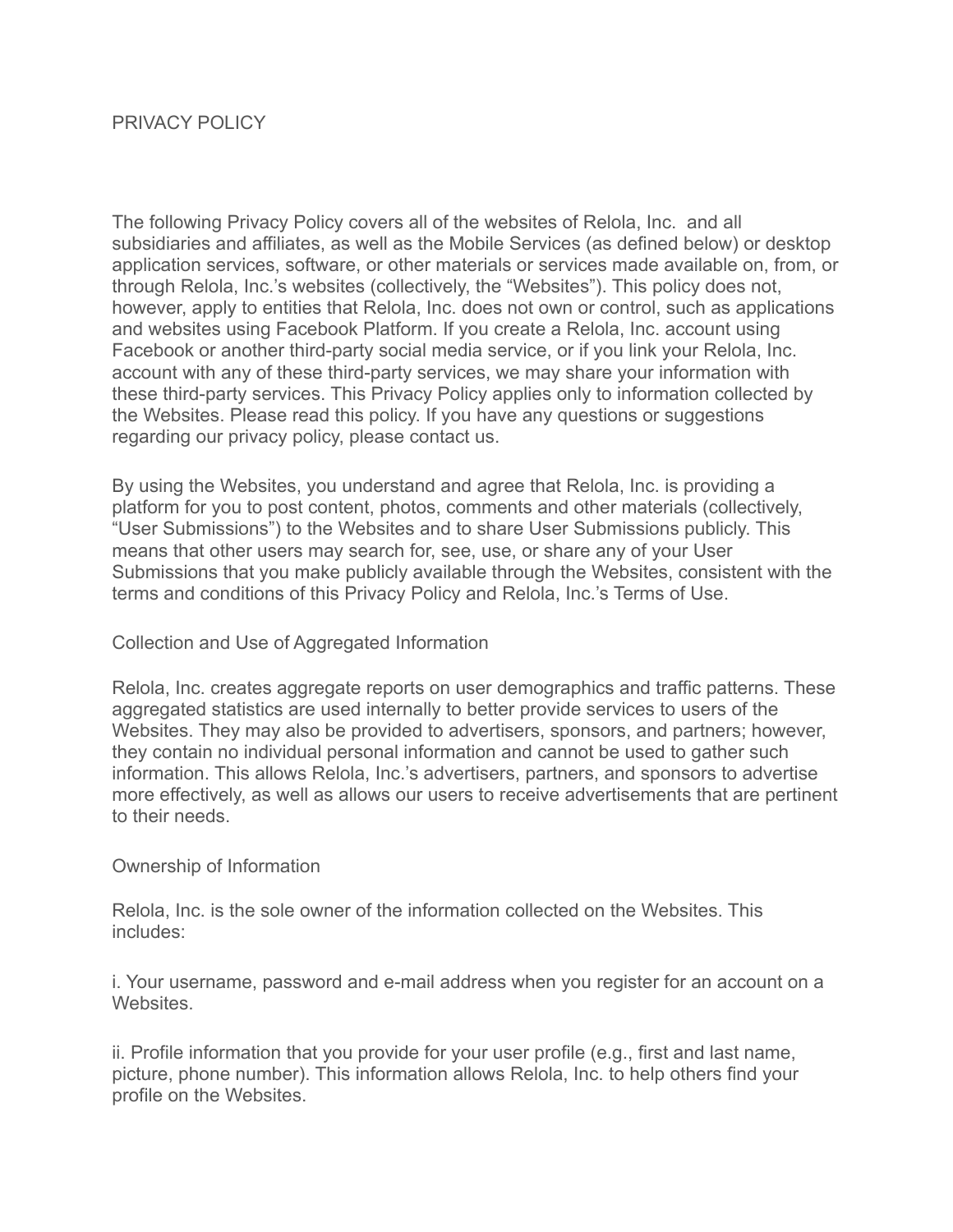iii. User Submissions that you post to the Website.

iv. Communications between you and Relola, Inc..

Relola, Inc. may offer certain services that are available via a mobile device or app, including (1) the ability to upload User Submissions to the Websites via a mobile device, (2) the ability to browse the Websites from a mobile device and (3) the ability to access certain features through an application downloaded and installed on a mobile device (collectively, "Mobile Services"). If you use Mobile Services, Relola, Inc. may store information regarding your mobile device, including your device type and operating system, the advertising ID of your mobile device, location services (if you grant permission), or in other applications as permitted by the functionality of such mobile device.

In addition, Relola, Inc. may access, collect, monitor, store on your device, and/or remotely store one or more "device identifiers." Device identifiers are small data files or similar data structures stored on or associated with your mobile device that uniquely identify it. A device identifier may be data stored in connection with the device hardware, data stored in connection with the device's operating system or other software, or data sent to the device by Relola, Inc.. A device identifier may deliver information to Relola, Inc. or to a third-party partner about how a user browses the Websites and may help Relola, Inc. or a partner provide user reports, personalized content or targeted ads. Some features of the Websites may not function properly if use or availability of device identifiers is impaired or disabled.

### How We Use Your Information

Relola, Inc. uses the information you provide, or that we collect, to provide services and features to you; to operate, maintain, and enhance its Websites; to provide users with customer support; as well as to track user-generated content and users to comply as a service provider with the Digital Millennium Copyright Act ("DMCA") and other applicable laws. Relola, Inc. also uses information to prevent potentially illegal activities. These efforts may, on occasion, result in a temporary or permanent suspension or termination of some functions for some users.

Relola, Inc. may also contact you with announcements related to the Websites from time to time. You may opt out of all communications, except essential updates on your account.

Relola, Inc. does not share your information with advertisers without your consent. Relola, Inc. may share User Submissions and your information (including but not limited to, information from cookies, log files, device identifiers, location data, and usage data) with businesses that are legally part of the same group of companies that Relola, Inc. is part of, or that become part of that group ("Affiliates"). Affiliates may use this information to help provide, understand, and improve the Websites and Affiliates' own services;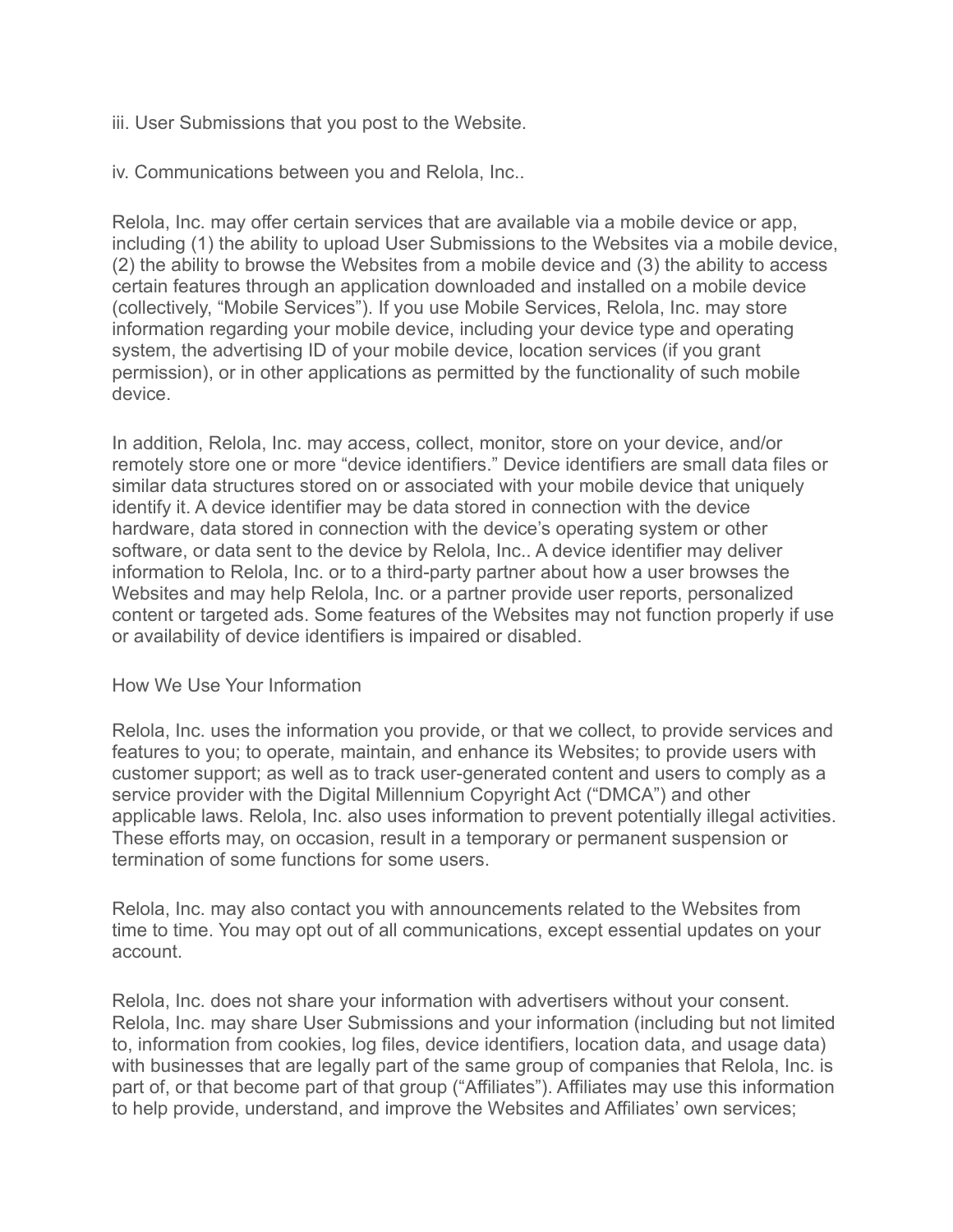however, these Affiliates will honor the choices you make about who can and cannot see your photos.

In addition to other information described in this policy, we may collect and share precise location information, through methods such as mobile "SDKs". This location information may be used by itself, aggregated, or combined with mobile identifiers (such as IDFAs and Android IDs), and shared with third parties, for purposes related to advertising, attribution (e.g., measuring ad performance) analytics and research. You can remove your consent to having your location data collected by changing the settings on your device. (Certain services may lose functionality as a result.) You can opt-out from any interest-based advertising through your device settings. When you have opted out using this setting on a device, advertisers will not use in-app information collected from that device to infer your interests or serve ads to that device that are targeted based on your inferred interests.

# Content and Metadata

The Websites are intended to share text, graphics, photos, sounds, music, videos, audiovisual combinations, and other materials (collectively "Content") you may view on, access through, or contribute to the Websites. If you do not want us to store metadata associated with the Content you share on the Websites, please remove the metadata before uploading the Content.

# **Exclusions**

This Privacy Policy does not apply to any information collected by Relola, Inc. other than information collected through the Websites and shall not apply to any unsolicited information you provide to Relola, Inc. through the Websites or through any other means. This includes, but is not limited to, Content or other information posted to any public areas of the Websites, such as comments, any ideas for new products or modifications to existing products, and other unsolicited submissions (collectively, "Unsolicited Information"). All Unsolicited Information shall be deemed to be non-confidential and Relola, Inc. shall be free to reproduce, use, disclose, distribute and exploit such Unsolicited Information without limitation or attribution.

# **Comments**

In order to enhance their use of the Websites, users can choose to post comments on particular articles of interest. Relola, Inc. does not endorse these comments, as they are opinions of users not associated with Relola, Inc. or its employees.

Mailing List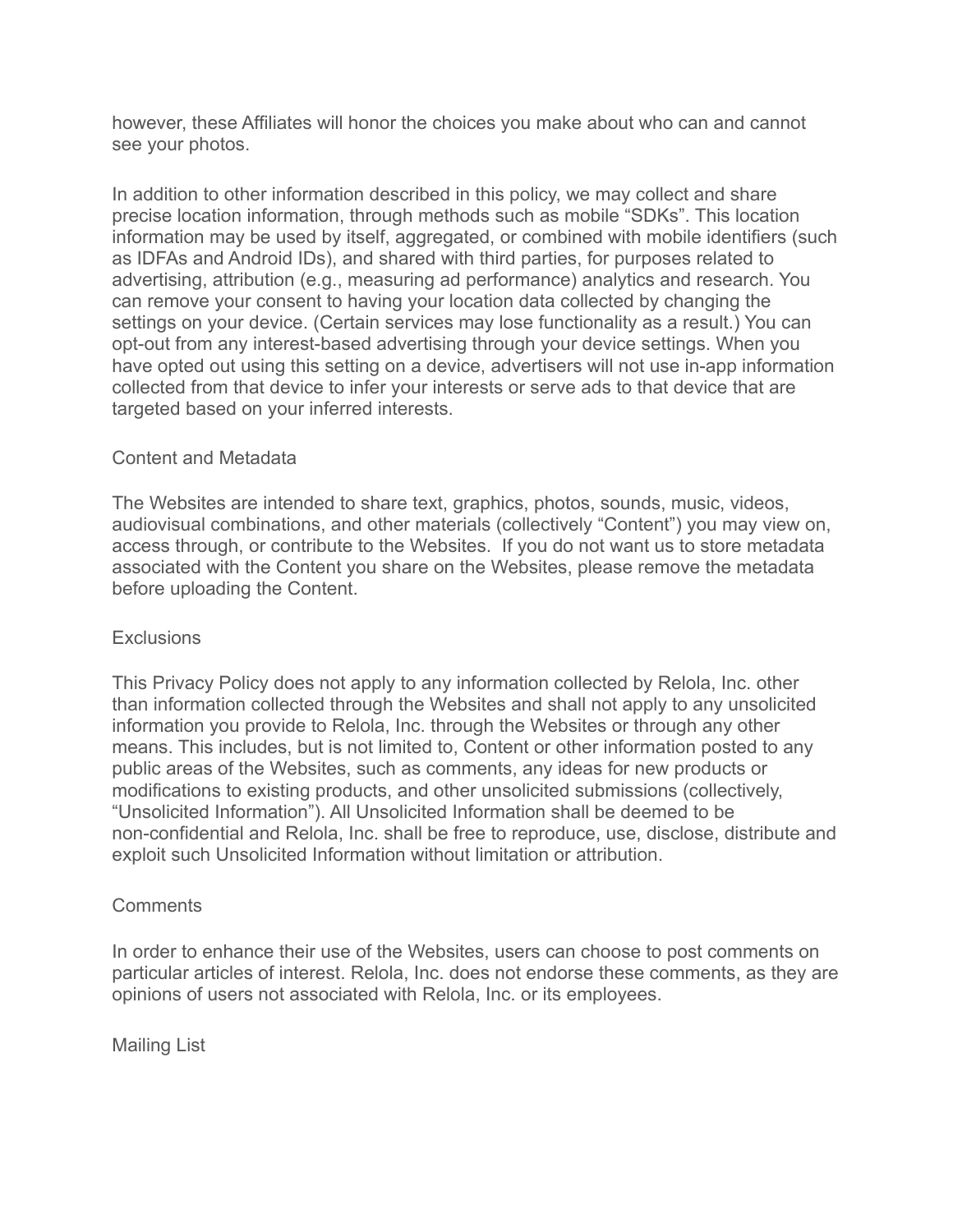Relola, Inc. may launch an email mailing list for some or all of its Websites. In order to receive regular emails, newsletters and the like from a mailing list from one of the Websites, users must submit information including, without limitation, a valid email address and demographic information. This information will be used in anonymous, aggregate form only in order to assess general user interest in various internal and third-party products and services. Your personal contact information will not be passed to any other organization. Users who choose to sign up for a mailing list will receive regular emails from the site, including new articles added to the site as well as, from time to time, emails from third-party site sponsors. If you do not wish to receive emails from third-party advertisers, do not sign up for the mailing list.

# Public Forums

The Websites make content channels available to its users. Any information disclosed in these areas becomes public information. Please exercise caution when deciding to disclose your information.

### **Cookies**

Some of Relola, Inc.'s business partners may use cookies on the Websites or advertising IDs for the Mobile Services (collectively, "Cookies"). However, Relola, Inc. has no access to or control over these Cookies; this Privacy Policy covers the use of Cookies by Relola, Inc. only and does not cover the use of Cookies by any advertisers.

In addition, the Websites use Google Analytics, a web analytics service provided by Google, Inc. ("Google"). Google Analytics and Relola, Inc.'s business partners use Cookies to help analyze how users use the Websites. The information generated by the Cookie about your use of the Websites will be transmitted to and stored by Google on servers in the United States. Google and Relola, Inc.'s business partners will use this information for the purpose of evaluating your use of the Websites, compiling reports on activity for operators and providing other services relating to internet usage. Google and Relola, Inc.'s business partners may also transfer this information to third parties when required to do so by law, or where such third parties process the information on Google's or Relola, Inc.'s business partners' behalf. Google will not associate your IP address with any other data held by Google.

You may refuse the use of Cookies by selecting the appropriate settings on your internet browser, or by enabling the Do Not Track settings in your browser. Please note, if you do this, you may not have full access to the Websites. By using the Websites, you consent to the processing of data about you by Google and Relola, Inc.'s business partners in the manner and for the purposes set out above.

Third Party Advertising